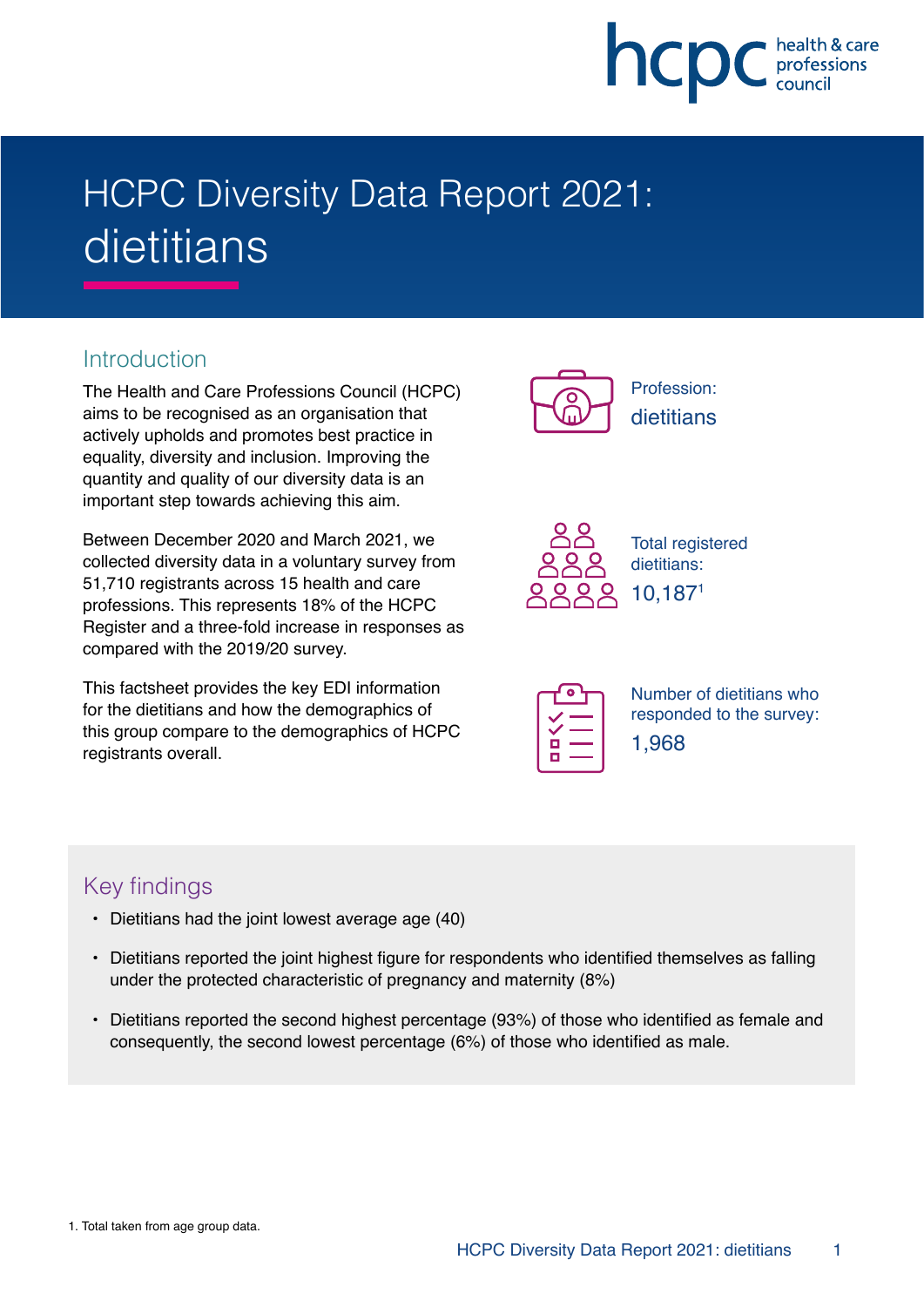# Dietitians - Key findings





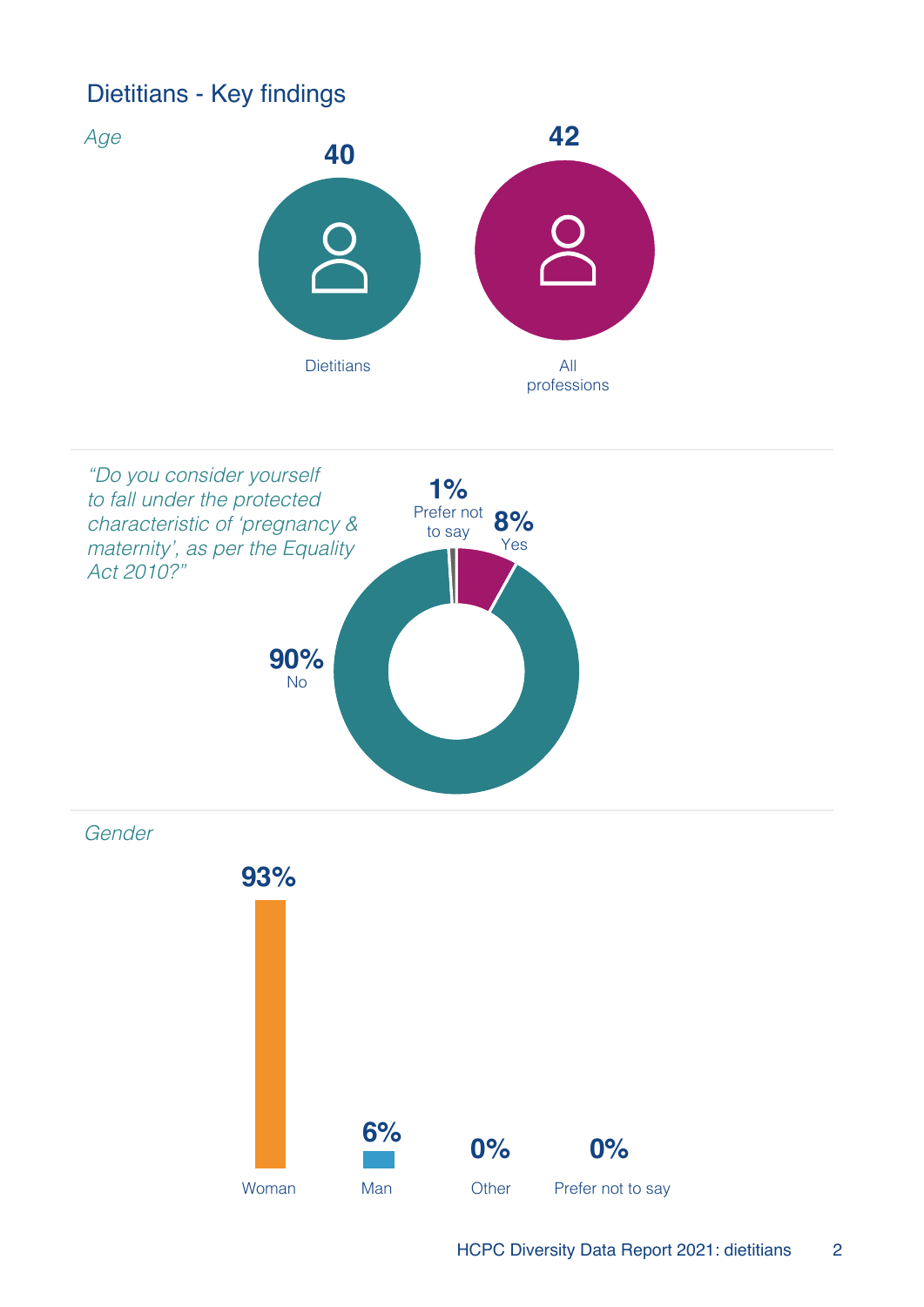### Age

#### Count and proportion of respondents by age group:

|                    | Under 25 |      |        | <b>25-34 years</b> |        | <b>35-44 years</b> |        | <b>45-54 years</b> |        | <b>55-64 years</b> |       | 65 and<br>over | Average<br>age |
|--------------------|----------|------|--------|--------------------|--------|--------------------|--------|--------------------|--------|--------------------|-------|----------------|----------------|
|                    | Count    | $\%$ | Count  | $\%$               | Count  | $\%$               | Count  | $\%$               | Count  | $\frac{0}{0}$      | Count | $\frac{0}{0}$  |                |
| <b>Dietitians</b>  | 390      | 4    | 3,334  | 33                 | 3,206  | 31                 | 2,114  | 21                 | 1,022  | 10                 | 121   | 1              | 40             |
| All<br>professions | 11,853   | 4    | 78.796 | 27                 | 84.390 | 29                 | 65.492 | 23                 | 40.694 | 14                 | 7.956 | 3              | 42             |

# **Disability**

Count and proportion of respondents by disability:

|                   | <b>Disabled</b> |   | <b>Not disabled</b> |               | <b>Prefer not to say</b> |      |
|-------------------|-----------------|---|---------------------|---------------|--------------------------|------|
|                   | $\%$<br>Count   |   | Count               | $\frac{9}{6}$ | Count                    | $\%$ |
| <b>Dietitians</b> | 125<br>6        |   | 1,804               | 93            | 18                       |      |
| All professions   | 4,188           | 8 | 47,005              | 91            | 523                      |      |

## **Ethnicity**

Count and proportion of respondents by ethnic origin:

|                    | <b>Asian</b> |      | <b>Black</b> |      |       | Mixed |        | <b>White</b> |               | <b>Other</b> | <b>Prefer not to</b><br>say |      |
|--------------------|--------------|------|--------------|------|-------|-------|--------|--------------|---------------|--------------|-----------------------------|------|
|                    | Count        | $\%$ | Count        | $\%$ | Count | $\%$  | Count  | $\%$         | $\%$<br>Count |              | Count                       | $\%$ |
| <b>Dietitians</b>  | 180          | 9    | 69           | 4    | 54    | 3     | 1,582  | 81           | 50            | 3            | 12                          |      |
| All<br>professions | 3,993        | 8    | 2,368        | 5    | 1,246 | 2     | 42,755 | 83           | 894           | 2            | 461                         |      |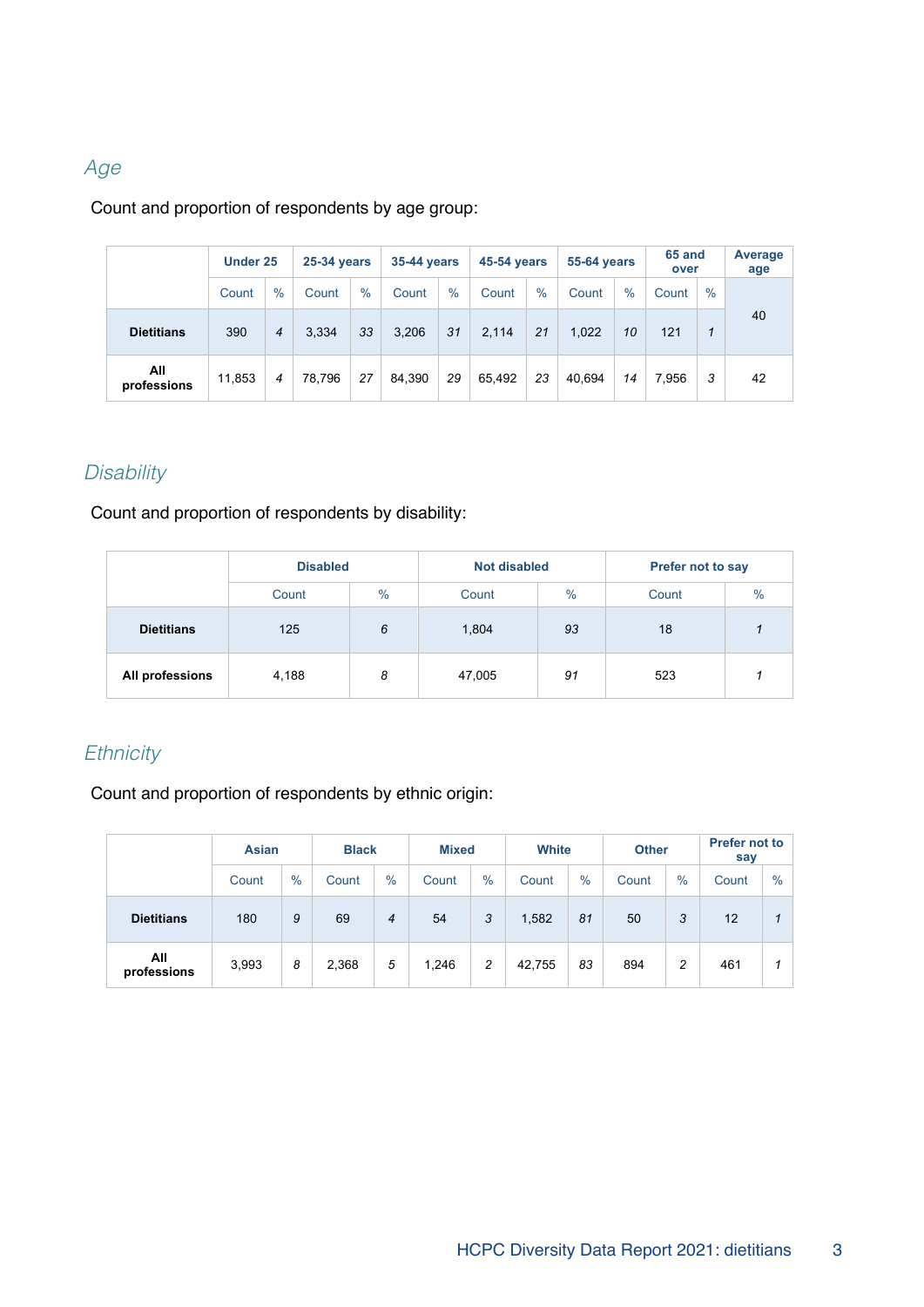### Gender

Count and proportion of respondents by gender:

|                   | <b>Woman</b> |               | Man          |      | <b>Other</b> |               | Prefer not to say |      |  |
|-------------------|--------------|---------------|--------------|------|--------------|---------------|-------------------|------|--|
|                   | <b>Count</b> | $\frac{9}{6}$ | <b>Count</b> | $\%$ | <b>Count</b> | $\frac{9}{6}$ | <b>Count</b>      | $\%$ |  |
| <b>Dietitians</b> | 93<br>1,814  |               | 123          | 6    |              | 0             | 5                 | 0    |  |
| All professions   | 39,146       | 76            | 12,175       | 24   |              | 0             |                   | 0    |  |

Count and proportion of responses to "Do you consider yourself to fall under the protected characteristic of 'pregnancy & maternity', as per the Equality Act 2010?"

|                   | <b>Yes</b> |      | <b>No</b> |      | Prefer not to say |      |  |
|-------------------|------------|------|-----------|------|-------------------|------|--|
|                   | Count      | $\%$ | Count     | $\%$ | Count             | $\%$ |  |
| <b>Dietitians</b> | 165<br>8   |      | 1,761     | 90   | 21                |      |  |
| All professions   | 3,098      | 6    | 48,088    | 93   | 529               |      |  |

#### **Religion**

Count and proportion of respondents by religion or belief:

|                    | <b>Buddhist</b> | <b>Christian</b> | <b>Hindu</b> | <b>Jewish</b> | <b>Muslim</b> | <b>No</b><br>religion | <b>Other</b> | <b>Sikh</b> | <b>Spiritual</b> | <b>Prefer</b><br>not to<br>say |
|--------------------|-----------------|------------------|--------------|---------------|---------------|-----------------------|--------------|-------------|------------------|--------------------------------|
| <b>Dietitians</b>  | 1%              | 47%              | 3%           | 1%            | 3%            | 37%                   | 2%           | 1%          | 4%               | 3%                             |
| All<br>professions | 1%              | 44%              | 2%           | 1%            | 3%            | 39%                   | 3%           | 1%          | 4%               | 3%                             |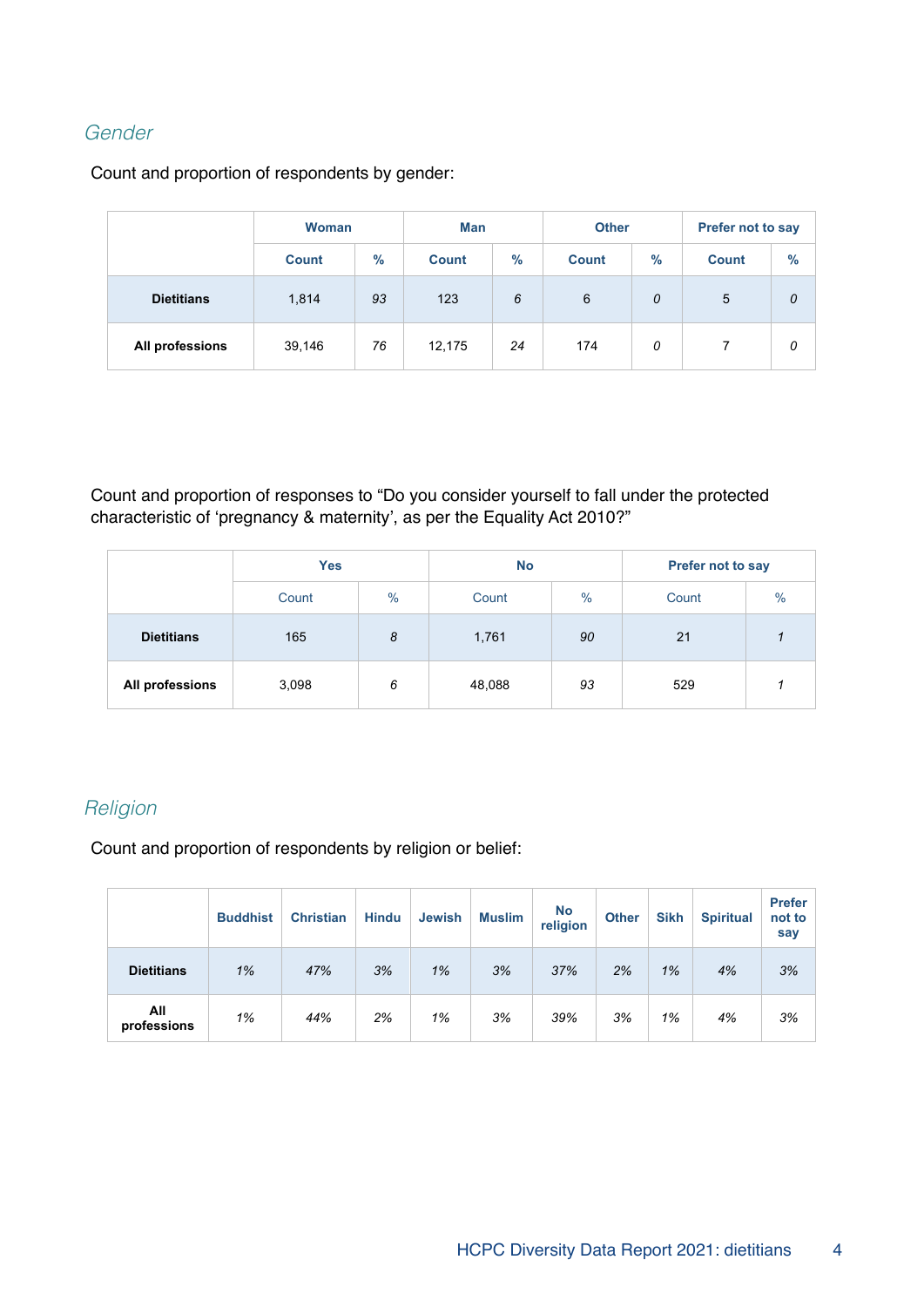#### Sexual orientation

Count and proportion of respondents by sexual orientation:

|                    | Lesbian, Gay or<br>Queer (LGQ) <sup>2</sup> |               |        | <b>Heterosexual</b> |       |      | <b>Prefer not to say</b> |                |  |
|--------------------|---------------------------------------------|---------------|--------|---------------------|-------|------|--------------------------|----------------|--|
|                    | Count                                       | $\frac{0}{0}$ | Count  | $\frac{0}{0}$       | Count | $\%$ | Count                    | $\%$           |  |
| <b>Dietitians</b>  | 54                                          | 3             | 1,799  | 92                  | 52    | 3    | 42                       | $\overline{2}$ |  |
| All<br>professions | 2,254                                       | 4             | 46,558 | 90                  | 1,804 | 3    | 1,094                    | 2              |  |

#### Caring responsibilities

Count and proportion of respondents by caring responsibility:

|                   | <b>Yes</b>    |    | <b>No</b> |      | Prefer not to say |               |  |
|-------------------|---------------|----|-----------|------|-------------------|---------------|--|
|                   | $\%$<br>Count |    | Count     | $\%$ | Count             | $\frac{0}{0}$ |  |
| <b>Dietitians</b> | 683           | 35 | 1,246     | 64   | 18                |               |  |
| All professions   | 18,351        | 35 | 32,746    | 63   | 617               |               |  |

#### Country of work

Count and proportion of respondents by country of work:

|                   |        | <b>England</b> |       | <b>Northern Ireland</b> | <b>Scotland</b> |      | <b>Wales</b> |      | <b>Other</b> |               |
|-------------------|--------|----------------|-------|-------------------------|-----------------|------|--------------|------|--------------|---------------|
|                   | Count  | $\%$           | Count | $\%$                    | Count           | $\%$ | Count        | $\%$ | Count        | $\frac{0}{0}$ |
| <b>Dietitians</b> | 1,528  | 78             | 60    | 3                       | 161             | 8    | 97           | 5    | 101          | 5             |
| All professions   | 42,169 | 82             | 1,348 | 3                       | 3,798           | 7    | 2,302        | 4    | 2,093        | 4             |

2. The term "LGQ" is used throughout the report to represent the categories: Gay Man, Gay woman/lesbian, Queer, and Prefer to self describe (where gay or queer or lesbian was indicated). This was used to ensure data remain unidentifiable, particularly where small cell counts were noted.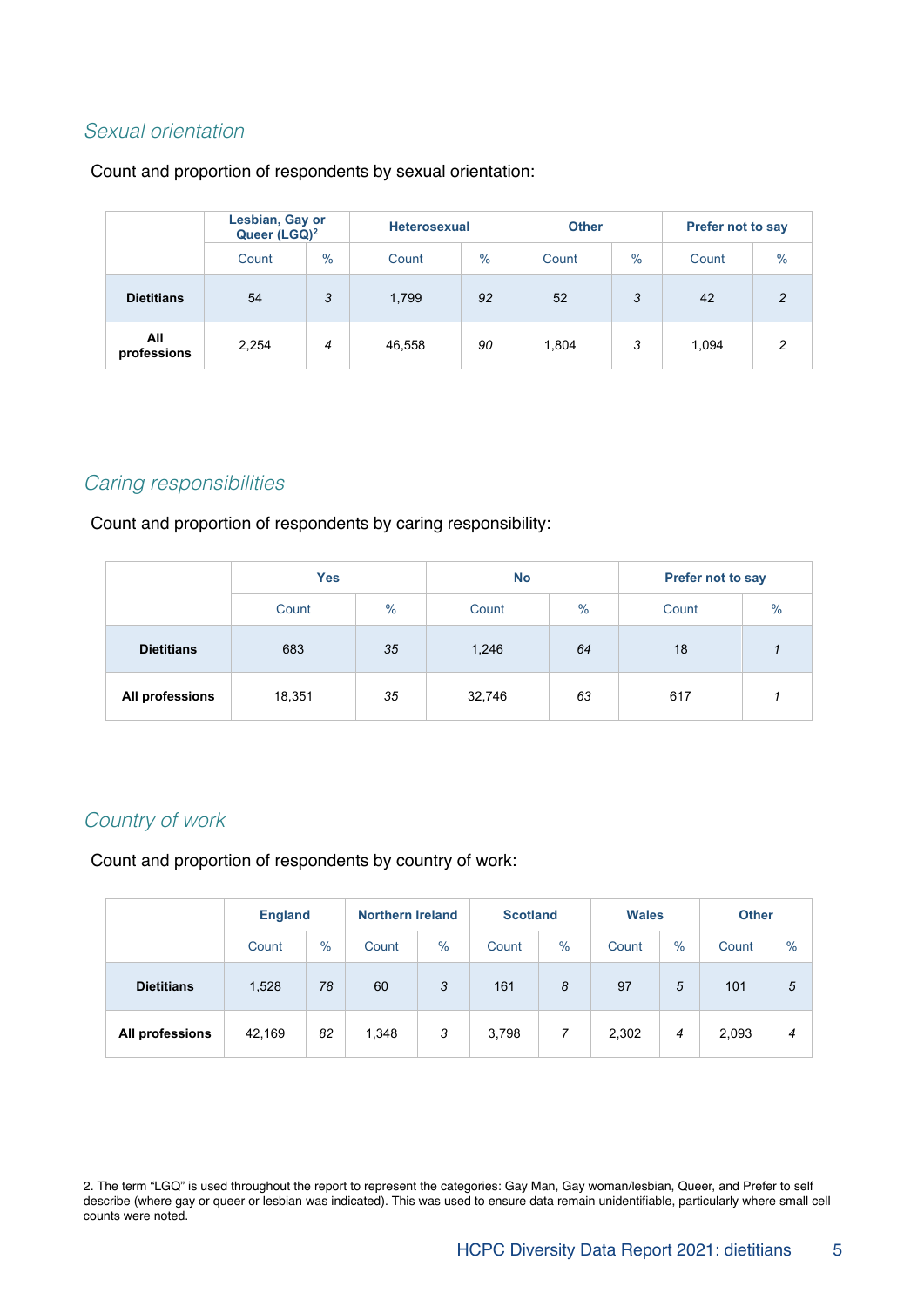# Work setting

Proportion of respondents by primary work setting:

| <b>Work Setting</b>                                          | <b>Dietitians</b> | All<br>professions |
|--------------------------------------------------------------|-------------------|--------------------|
| <b>Adult social care</b>                                     | 0%                | 2%                 |
| <b>Community service</b>                                     | 17%               | 9%                 |
| Higher education/university/academia/research                | 5%                | 3%                 |
| Independent or private healthcare provider (clinic/business) | 5%                | 11%                |
| Independent or private healthcare provider (hospital/acute)  | 1%                | 3%                 |
| NHS Acute/ hospital/ secondary care                          | 55%               | 35%                |
| <b>NHS Mental Health service</b>                             | 4%                | 6%                 |
| Other                                                        | 9%                | 10%                |
| Primary care/ general practice                               | 3%                | 2%                 |
| Schools (primary/secondary/special)                          | 0%                | 4%                 |

Count and proportion of respondents by work pattern:

|                    | <b>Full-time</b> |      | <b>Part-time</b> |      | <b>Flexible hours/</b><br><b>Zero Hour</b> |      | <b>Not currently</b><br>working |      | <b>Prefer not to</b><br>say |               |
|--------------------|------------------|------|------------------|------|--------------------------------------------|------|---------------------------------|------|-----------------------------|---------------|
|                    | Count            | $\%$ | Count            | $\%$ | Count                                      | $\%$ | Count                           | $\%$ | Count                       | $\frac{0}{0}$ |
| <b>Dietitians</b>  | 1,154            | 59   | 668              | 34   | 62                                         | 3    | 51                              | 3    | 12                          |               |
| All<br>professions | 32,236           | 62   | 15,825           | 31   | 2,126                                      | 4    | 1,200                           | 2    | 332                         |               |

## Education

Count and proportion of respondents by type of schooling:

|                    | State run or funded<br>(all types) |               | Independent (all types) |      | <b>Prefer not to say</b> |               | I don't know |               |
|--------------------|------------------------------------|---------------|-------------------------|------|--------------------------|---------------|--------------|---------------|
|                    | Count                              | $\frac{0}{0}$ | Count                   | $\%$ | Count                    | $\frac{0}{0}$ | Count        | $\frac{0}{0}$ |
| <b>Dietitians</b>  | 1,151                              | 80            | 352                     | 18   | 27                       |               | 17           |               |
| All<br>professions | 42,523                             | 82            | 7,931                   | 15   | 761                      |               | 504          |               |